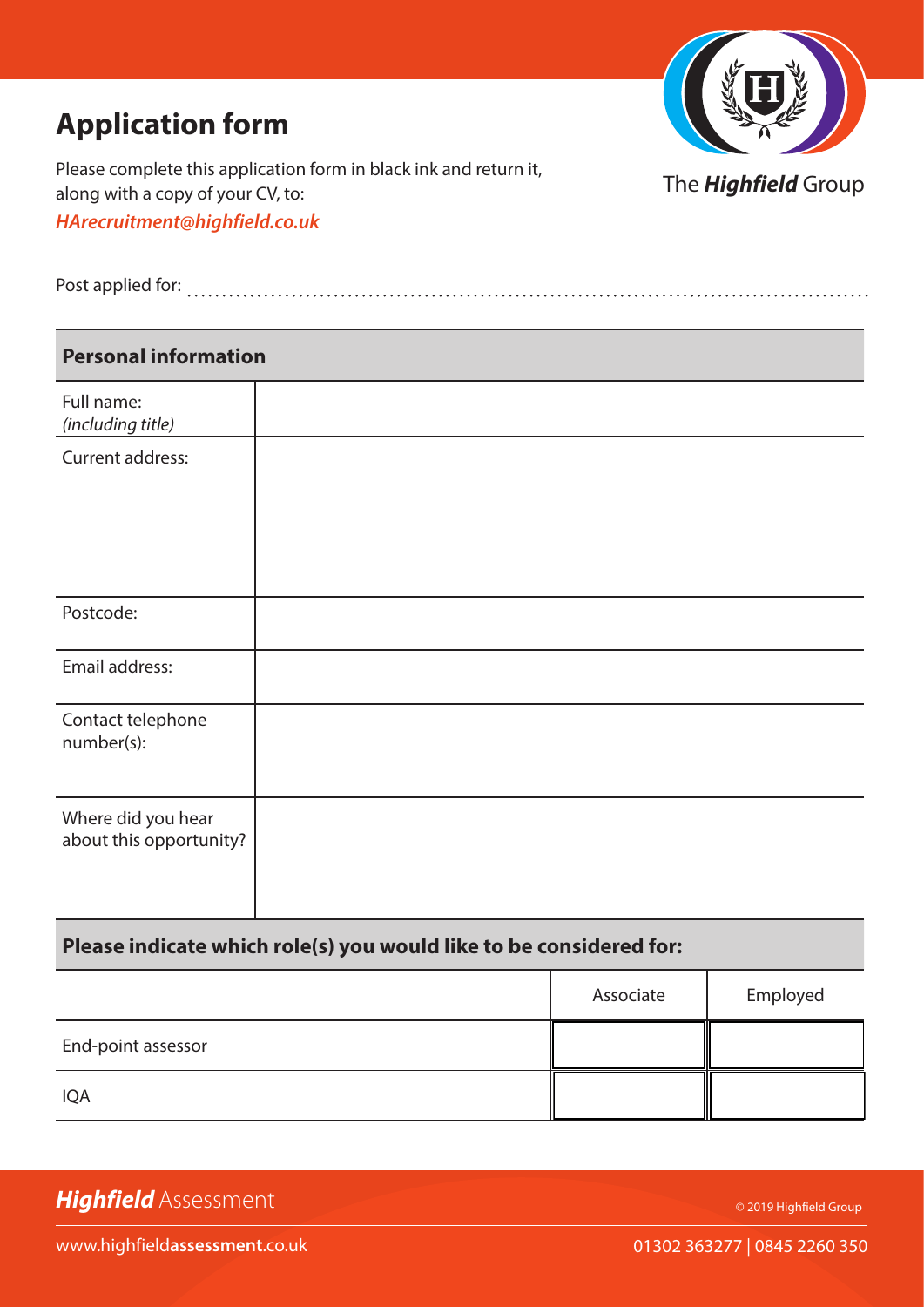

Please complete this application form in black ink and return it, along with a copy of your CV, to: *HArecruitment@highfield.co.uk*

The *Highfield* Group

### **Please detail the apprenticeship standard(s), including pathways (where relevant) you wish to be considered for. Provide full details of how your professional experience and qualifications meet the requirements of the person specifications.**

| Apprenticeship<br>standard<br>and pathway | How do you meet the requirements of the person specification?                                                                                                |
|-------------------------------------------|--------------------------------------------------------------------------------------------------------------------------------------------------------------|
| E.g. Adult Care Worker                    | Experienced and qualified adult care practitioner, still currently working<br>in the care industry to fulfil CPD requirements. I hold the IQA qualification. |
|                                           |                                                                                                                                                              |
|                                           |                                                                                                                                                              |
|                                           |                                                                                                                                                              |
|                                           |                                                                                                                                                              |
|                                           |                                                                                                                                                              |
|                                           |                                                                                                                                                              |
|                                           |                                                                                                                                                              |
|                                           |                                                                                                                                                              |

*Highfield* Assessment

© 2019 Highfield Group

www.highfield**assessment**.co.uk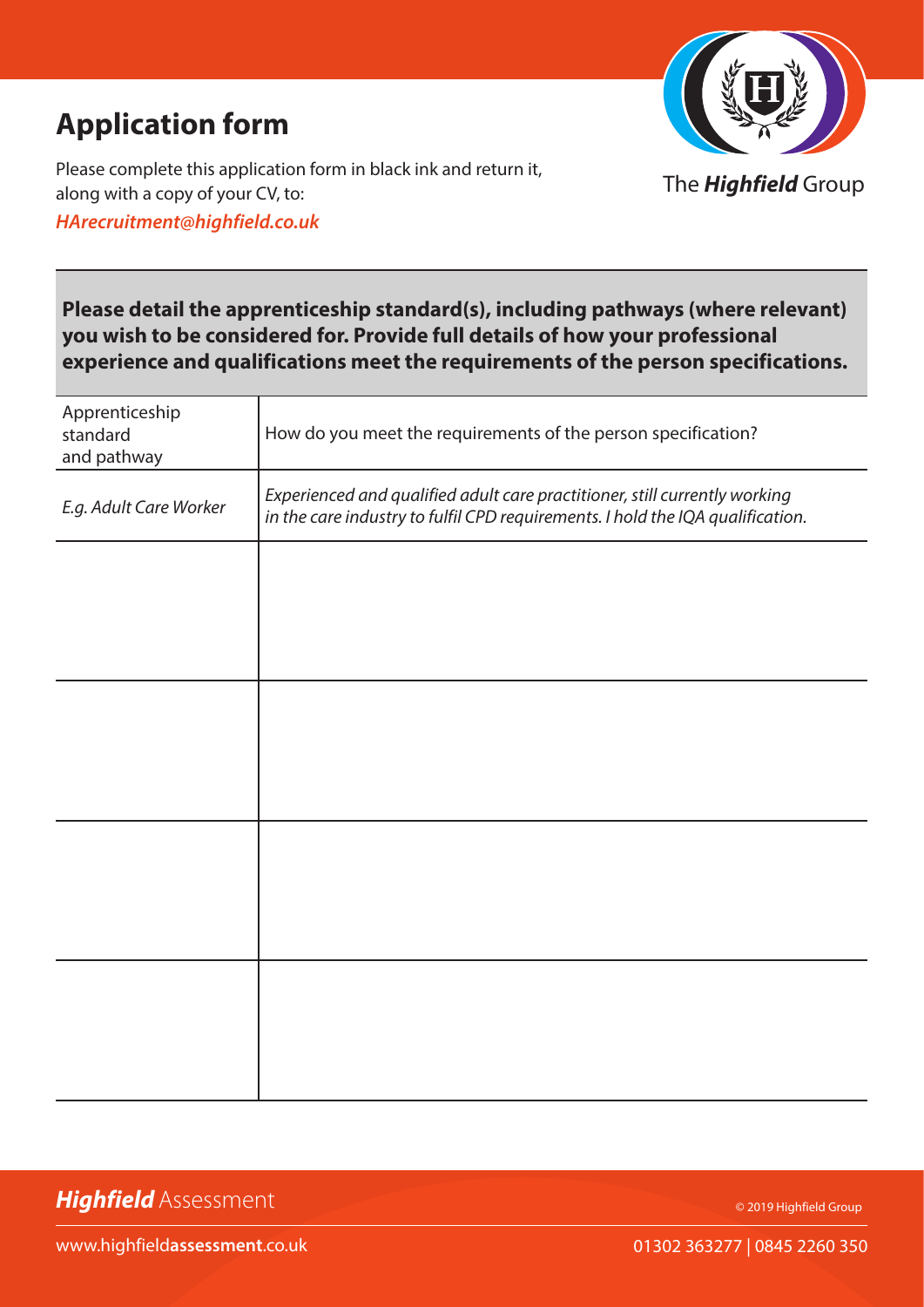

Please complete this application form in black ink and return it, along with a copy of your CV, to: *HArecruitment@highfield.co.uk*

### The *Highfield* Group

### **Employment information**

| Current<br>employment status:                          |  |
|--------------------------------------------------------|--|
| (employed,<br>self-employed,<br>full time, part time): |  |
| Current employer/<br>company:                          |  |
| Job title:                                             |  |
| Date of<br>commencement:                               |  |

Outline your main responsibilities:

Give details on previous roles, providing example of any hands on/professional experience in the sector you would like to assess.

*Highfield* Assessment

© 2019 Highfield Group

www.highfield**assessment**.co.uk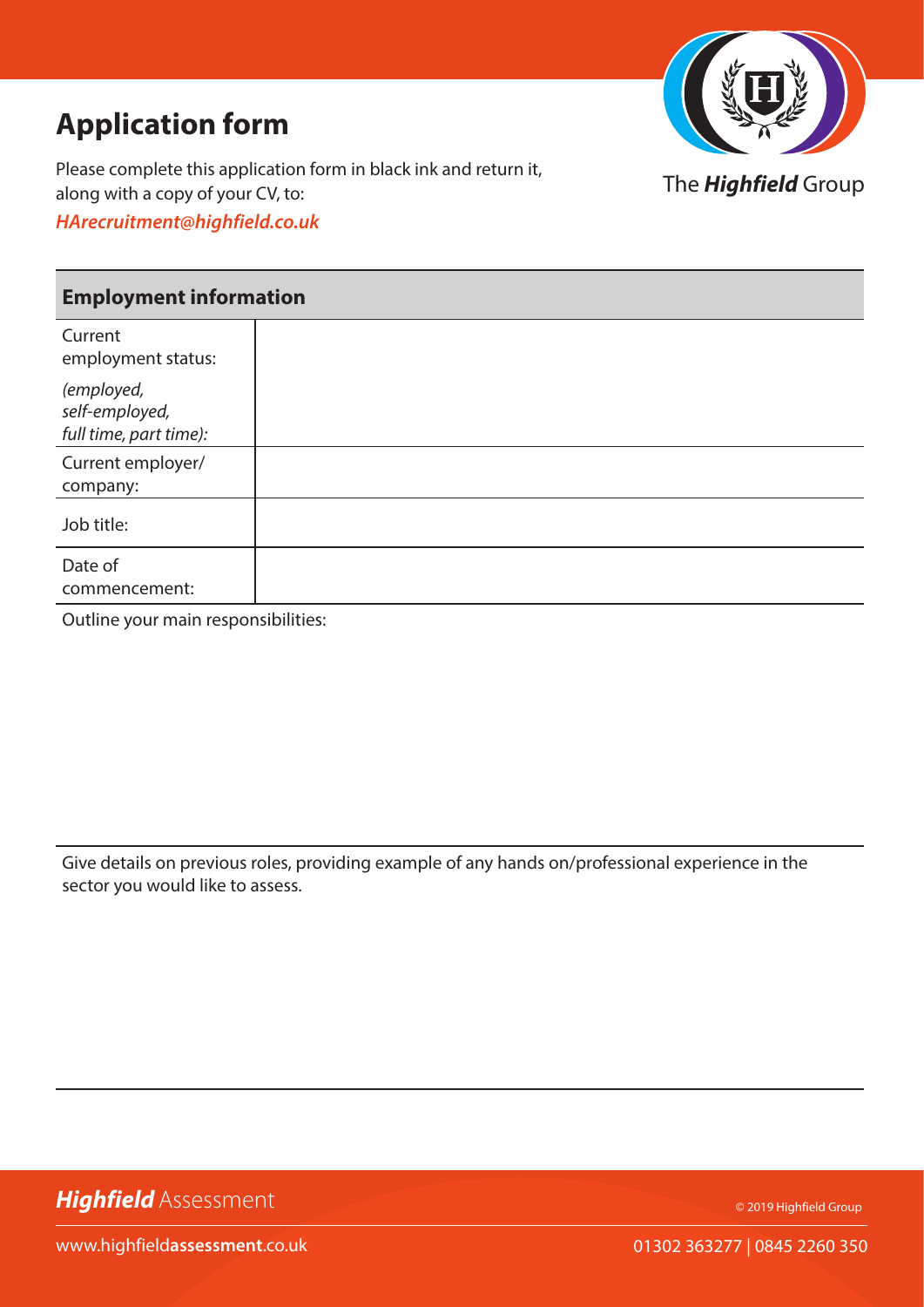Please complete this application form in black ink and return it, along with a copy of your CV, to: *HArecruitment@highfield.co.uk*

### **Conflict of interest**

Do you assess, quality assure or moderate for any other awarding organisation or training provider?

### **Qualifications**

Please list all relevant professional, vocational and/or academic qualifications you hold or are working towards.

*Please note: evidence of these may be requested.*

### **Availability and Travel**

Please detail your availability for the role, such as the days per week you are able to carry out assessment and the postcodes/areas you would be willing to travel to.

© 2019 Highfield Group



www.highfield**assessment**.co.uk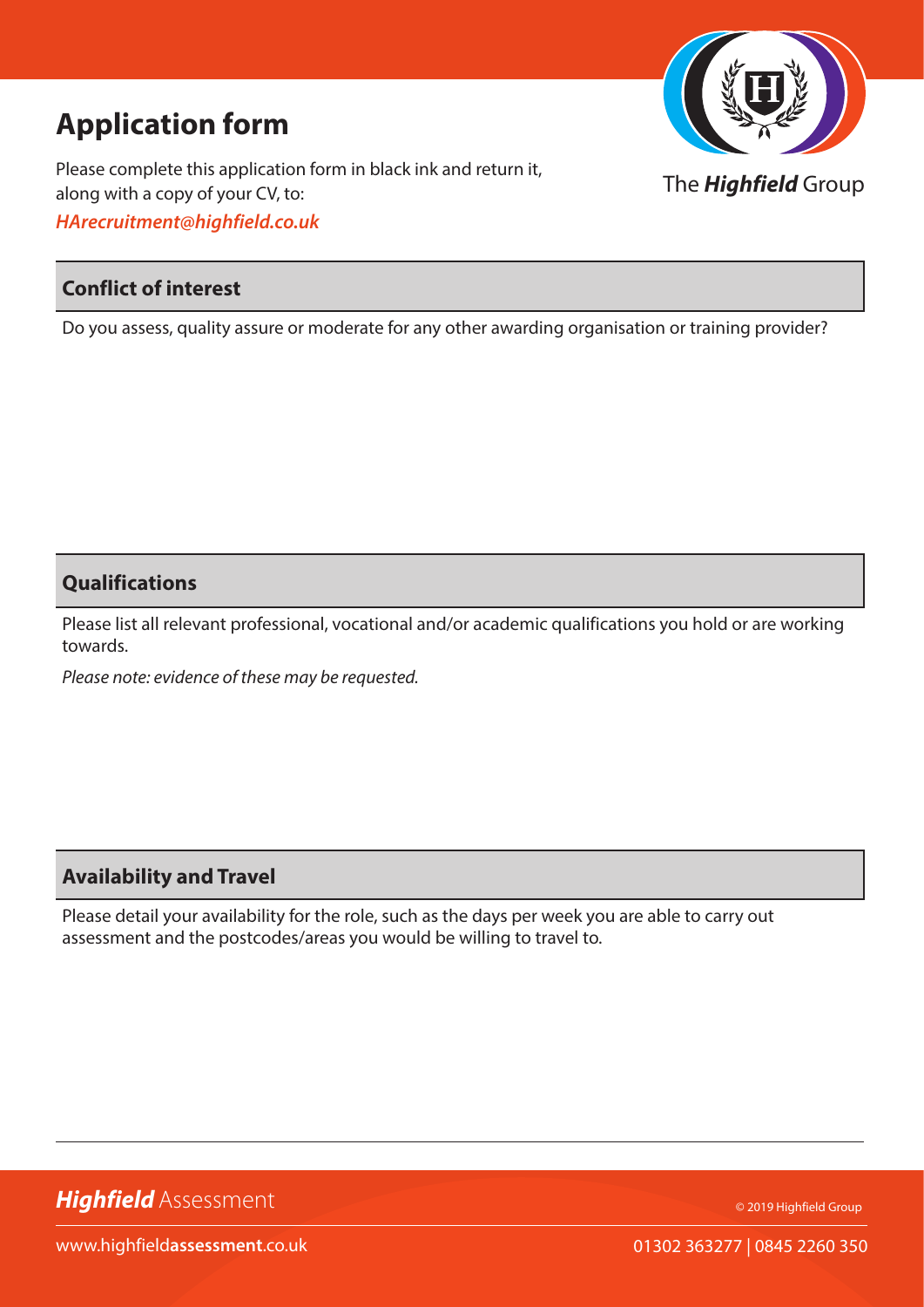



#### **Disclosure and Barring Service (DBS)**

Due to the nature of the role, and for the purposes of the Rehabilitation of Offenders Act Exceptions Order, please provide details of any criminal convictions, and the penalty imposed, whether or not regarded as spent under the Rehabilitation of Offenders Act 1974:

If you are DBS approved, please provide your reference number:

*Engagement of your services is subject to a satisfactory DBS check, which will be determined at Highfield's absolute discretion.*

#### **References**

*Please provide details of two references who you are happy for us to contact.*

*Highfield* Assessment

© 2019 Highfield Group

www.highfield**assessment**.co.uk